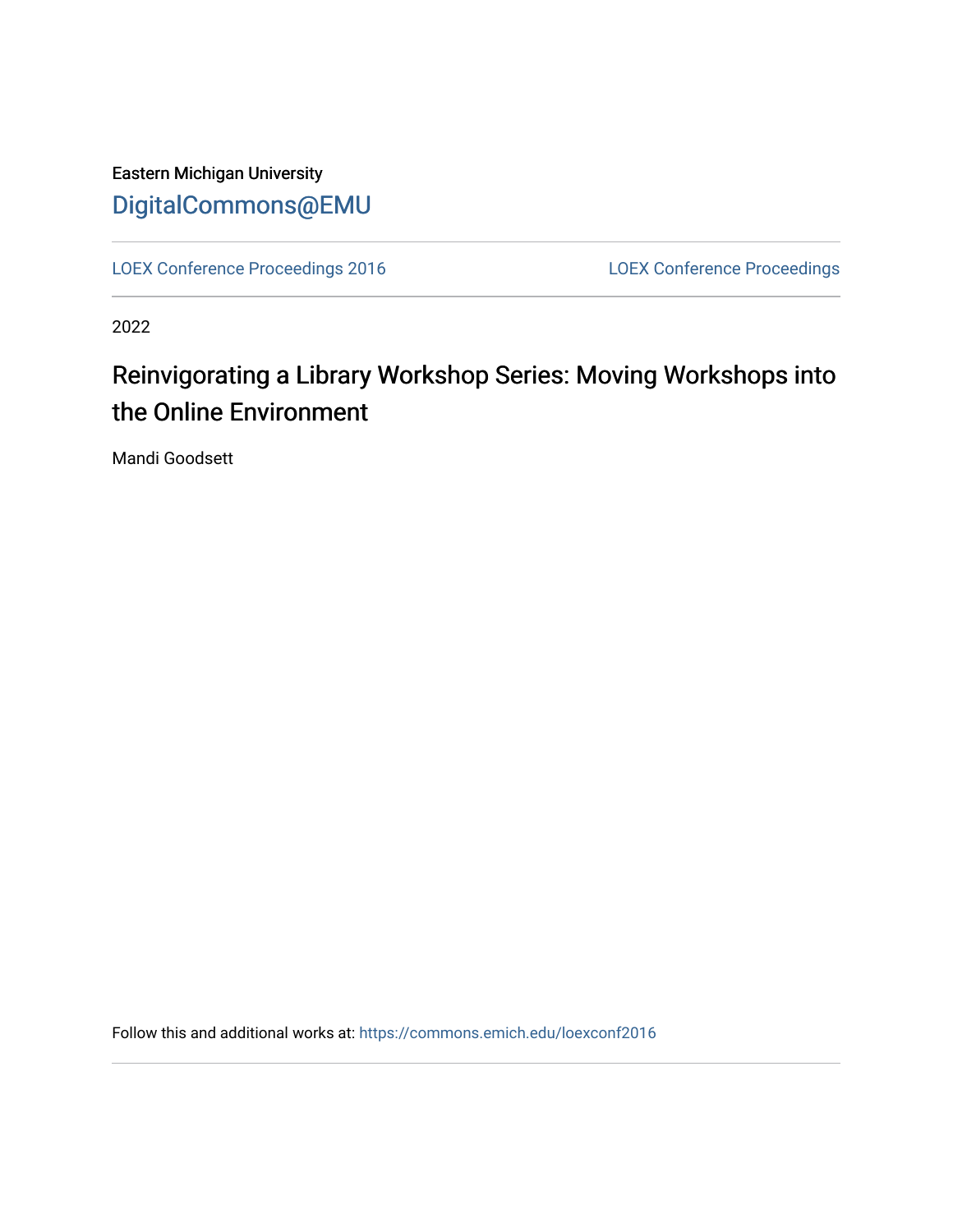# **REINVIGORATING A LIBRARY WORKSHOP SERIES: MOVING WORKSHOPS INTO THE ONLINE ENVIRONMENT**

## **MANDI GOODSETT**

#### **INTRODUCTION**

More than ever, college students engaging with their institutions' libraries are distance students who may never physically set foot in the library building. Even on-campus students have hectic schedules which often prevent them from taking advantage of library assistance and instruction. For these and other reasons, librarians at Cleveland State University decided to reinvigorate their in-person information literacy workshops by supplementing them with an asynchronous online plagiarism workshop. In the process, the coordinating instruction librarian solicited help in designing the online workshop content from a number of stakeholders on campus, including other subject specialist librarians, a representative from the Office of Academic Programs, and the Writing Center Director. The result of the library's transition to online library workshops included time saved on the part of the librarians and increased student participation, all at very little cost for the library.

### **CONTEXT**

Cleveland State University is located in downtown Cleveland, OH, and serves approximately 17,000 students, many of whom are commuters. The student population also consists of many international students, especially from Middle Eastern countries, and non-traditional students who are returning to school after a break. The needs of this diverse population guided the development of the structure and content of the workshops that the Michael Schwartz Library decided to offer in the spring of 2015.

The Learn It @ the Library workshop series was offered by a selection of the library's ten subject librarians and a few library IT staff members. The topics of the workshops ranged from how to use Microsoft PowerPoint to how to read a scholarly article. The workshops were advertised on the library's website, social media sites, digital and print signage, and on pre-printed Postit® Notes. In addition to being entered into a drawing for a library goody bag, attendees were given the option of receiving a signed form after completing the workshop, which they could bring to their professors for extra credit. Each workshop included some formal assessment of student learning, but the librarians also wanted to gather the impressions of attendees, and did so using a workshop survey.

Unfortunately, initial attendance at these workshops was very low. On average, the number of attendees was between two and five, and almost all of these participants were campus staff members. Because our target audience was undergraduate and graduate students, the participant make-up and level of participation was disappointing, but it motivated us to consider a new approach to library workshops.

#### **ADAPTING AN IN-PERSON WORKSHOP TO A LEARNING MANAGEMENT SYSTEM**

#### **Why Online?**

The literature exploring the advantages of online compared to in-person learning is thorough. Among the reasons for embracing online learning is the fact that more students are experiencing their education at a distance (Zhang, Goodman, & Xie,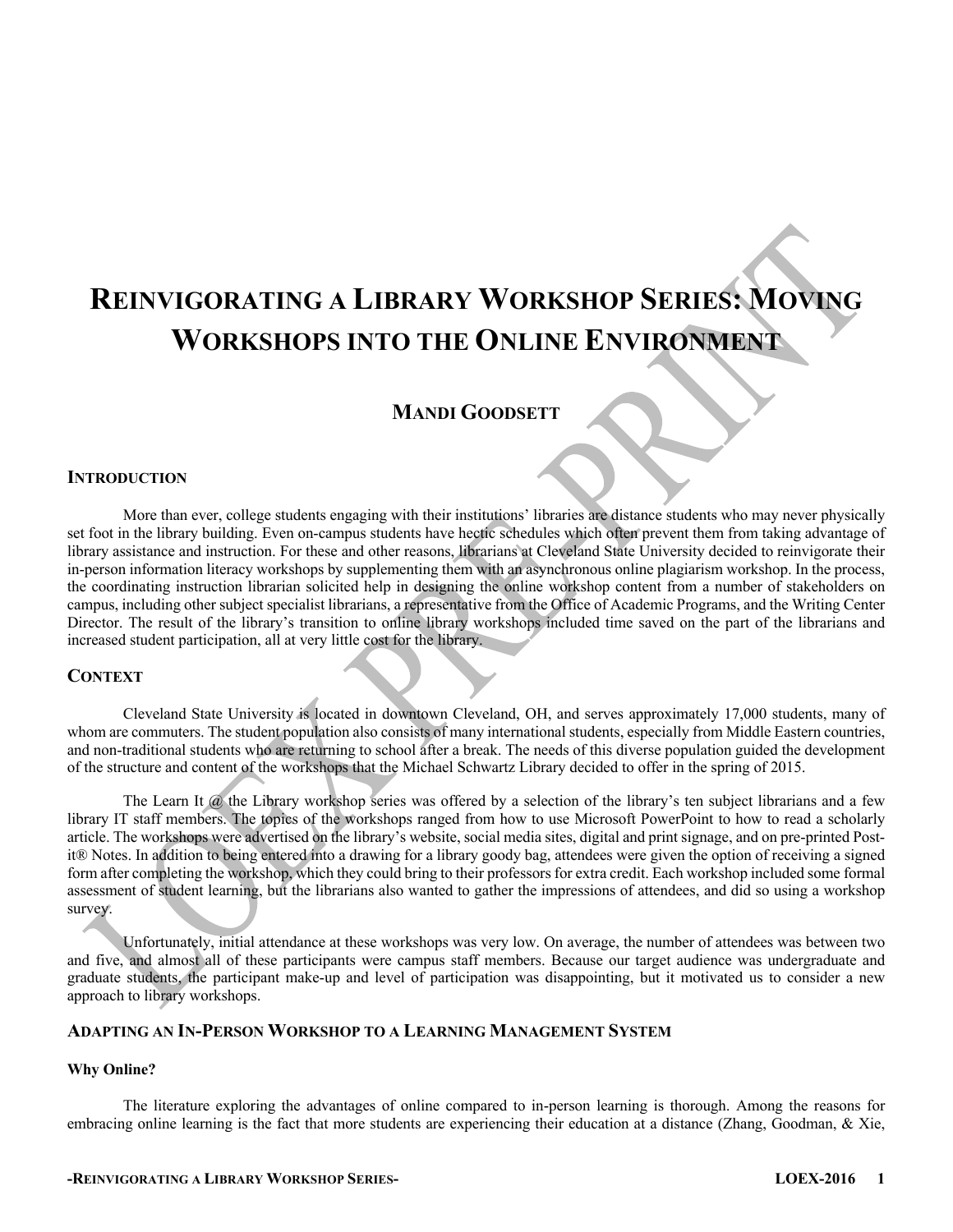2015). This growing population of distance students can often only benefit from library instruction if it is presented in an online format. Even students who are not distance learners may prefer the convenience of the online environment, where they can experience the content whenever and wherever they choose (Thornes, 2012). While online learning has been shown to take as much if not more time to prepare than in-person instruction (Bottorff & Todd, 2012), content in online settings can be prepared at a time that is more convenient for the librarian, saving her time when she needs it most (Zhang, et al., 2015). Faculty may also appreciate the flexibility of online library instruction, which doesn't take valuable time away from their course material, but still allows their students access to important information literacy topics (Webb & Hoover, 2015). In our case, the modular format of the workshop made it convenient for faculty to embed the entire workshop into their Blackboard course with little effort, and they appreciated this added flexibility.

There are pedagogical reasons to move library workshop materials online as well, including the opportunity for multiple modes of presentation (Webb & Hoover, 2015). While the theory of learning styles has been largely disproven by recent studies in the field of educational psychology (Pashler, Roher, & Bjork, 2008), research does show that students may have learning preferences and appreciate the array of images, text, audio, and interactivity that online tutorials can provide (Mestre et al., 2011). In addition, when learning material is offered online, students from a variety of comfort/skill levels (including English-reading skills) can experience the material at a comfortable pace, repeat material as necessary, and consult outside sources if needed (Su & Kuo, 2010). More advanced students aren't forced to experience material they already know and can move at a quicker pace if they prefer (Thornes, 2012). These reasons formed the basis for our decision to develop online versions of our workshops, and guided our creation and presentation of the online tutorials.

#### **"Don't Be a Copycat: Plagiarism 101"**

The Michael Schwartz Library's first attempt at providing an online library workshop was in the fall of 2015. The workshop we decided to translate to an online environment was among our most highly-requested among faculty: our plagiarism workshop. We decided to use the university's learning management system, Blackboard, to host the online workshop as an asynchronous "course." Because the workshop was developed as a single module within Blackboard, it was easy for staff members of our eLearning Department to insert the module into the courses of other faculty upon request. With the help of a library science practicum student from Kent State University, the coordinating instruction librarian created four sub-modules using online tutorials and other activities. The theme for the workshop, "Don't Be a Copycat: Plagiarism 101," was chosen both for its light-hearted nature (and capacity for expressing cat puns) and because we knew we could find public domain or Creative Commons-licensed images of cats to use throughout the tutorials. All of these images were carefully cited throughout the presentation as a model for students.

A key step in promoting this online workshop was our decision to market it directly to our *ASC 101: Introduction to University Life* course instructors and 100-level English instructors. ASC 101 is a course that all first-year students are required to take, and the subject matter of the course is meant to orient the student to college life at Cleveland State University. The instructors immediately showed interest in the workshop and many students in these courses were encouraged or required to participate.

In the first semester of the online workshop, the library continued to offer the in-person version of the workshop, but split it into two distinct parts. Each part was offered twice throughout the semester for a total of four offerings. Thirteen students attended at least one of these four workshops, and, of those, three completed both parts. In contrast, 50 students enrolled in the online version of the workshop, and thirty-nine of them completed it (which included both parts of the in-person workshop) to earn a certificate of completion. This marked increase in enrollment encouraged the librarians, and led the library to develop another online workshop (the content of which can be found at the following research guide, under "Evaluating Sources Workshop:" http://researchguides.csuohio.edu/onlinelibworkshops).

## **Figure 1: Plagiarism Workshop Enrollment Fall 2015 <Placeholder; Editors will place Table here in final doc>**

The online workshop was presented in four sub-modules, each consisting of one tutorial and an activity, and the entire set of sub-modules was framed by a pre- and post-test. The first sub-module discussed what plagiarism is, and asked students to read a short scenario, reflect on it, and decide if it is an example of plagiarism or not. The next sub-module addressed some reasons why it is important to cite information, and students were asked to explore one of several infamous cases of plagiarism, explain what the consequences were for all involved parties, and decide what could have been done differently. The third sub-module, on integrating sources, benefited greatly from assistance by the university's Writing Center Director, who designed the assignment that was used in the workshop. Finally, the fourth sub-module gave the students an opportunity to practice citing sources in MLA or APA style. The in-person version of this content was taught using Citation Relay, a fast-paced, interactive game developed by librarians at the University of Northern Colorado (Cuthbertson & Ellis, 2014). Translating this engaging and competitive activity to an online environment proved challenging to the librarians developing the final online sub-module. We decided to use an interactive tutorial to scaffold the content, first by asking the student to identify mistakes in some citations, then asking him or her to put the pieces of a citation in order, and, finally, giving the student two sources to cite correctly in MLA or APA style. While the student was not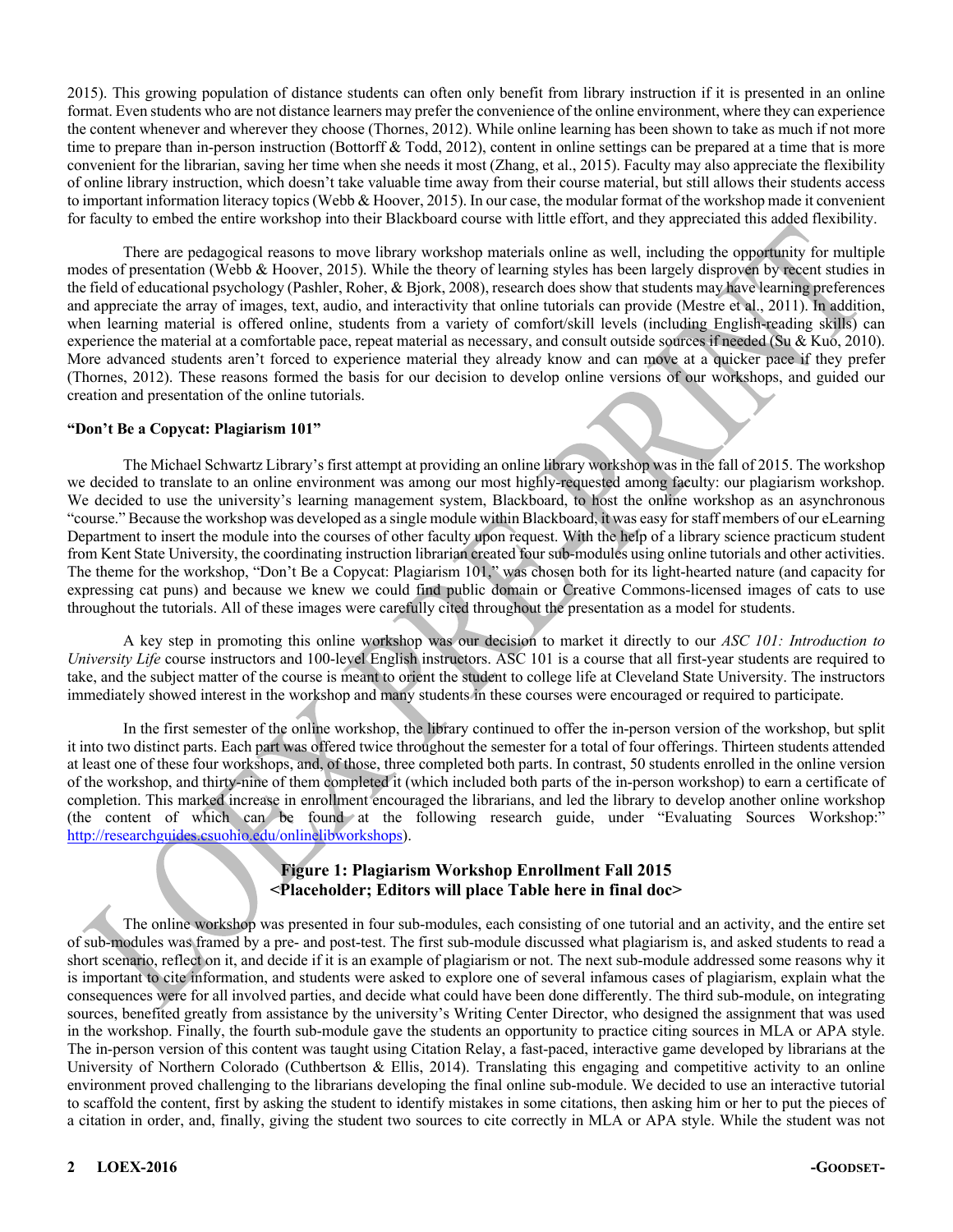engaging actively with the content by rushing to a white board or consulting with teammates, he or she still needed to engage cognitively with the content, so we found the translation of this activity to the online environment to be successful.

#### **Collaborations**

In the course of developing the plagiarism workshops (both online and in-person), we collaborated a great deal with other academic departments and among our library team. While one librarian served as the coordinator of the workshops, she co-presented parts of the workshop with other librarians, including one who helped facilitate the fast-paced chaos of Citation Relay. The Writing Center director also co-presented part of an in-person workshop.

In developing the content for the plagiarism workshop, the coordinating librarian also consulted a research associate from the Office of Academic Programs who had worked with students being disciplined for committing plagiarism, and who had written his dissertation on plagiarism at Cleveland State University. His insights about faculty detection of academic dishonesty and student motivation to plagiarize were enlightening and useful. We also worked at length with the university's eLearning Department, which is responsible for managing Blackboard. eLearning created the course shells that we used for the online workshops, enrolled each student, and provided trouble-shooting for any technical issues that occurred within the Blackboard course.

These collaborations were essential to the success of both the in-person and online workshops. Upon reflection after the workshops were developed, the coordinating librarian realized that careful consideration of collaborations should be an integral part of creating and planning library workshops. For a worksheet on transitioning in-person library workshops online, including building such critical collaborations, see Appendix A.

## **CREATING TUTORIALS: USING FREE ONLINE TOOLS**

When the decision was made to offer one of our workshops online, we knew we needed to choose a tool or tools that would allow us to convey the information in an online environment and conduct instructional assessment. While we had access to tools that could create videos or screencasts, research has shown that students prefer and experience higher-quality learning when the content is presented in an interactive format (Hutchings, Hadfield, Howarth, & Lewarne, 2007; Rempel & McMillen, 2008; Silver & Nickel, 2007; Thornes, 2012). However, we also had very little in our budget for creating tutorials. For these reasons, we limited our search criteria for tutorial tools to those that allow for interactivity, and are free. While we choose a single tool to create all of our tutorials, three tools that came up in our search, and which are especially interesting and potentially useful, are described here.

Vialogues (Videos + Dialogues), offered through EdLab, is a free online tool that allows instructors to use an existing video from YouTube or Vimeo to make an interactive tutorial. The user uploads the video into Vialogues and adds time-stamped questions throughout. These questions can be multiple-choice or discussion questions that encourage students to respond to a prompt and to one-another's comments. This social learning feature has positive pedagogical implications and requires little additional work. Unfortunately, in order for students to respond to questions in Vialogues, they must sign-up for, and be logged-in to, a personal Vialogues account. This is understandably inconvenient for point-of-need instruction, or when working with students uncomfortable signing up for such accounts. However, the benefit of having students create a Vialogues account is that it allows for consistent and straightforward tracking of student learning for assessment purposes, as every student response is clearly linked to the student.

Instructors can use another free, online tool, Zaption, again by selecting an existing YouTube or Vimeo video. Zaption then allows instructors to add interactive and learning assessment elements throughout the video. Some of the interactive elements that can be added include multiple-choice, check box, short answer, and drawing questions. This tool also allows the instructor to add a discussion question that will show viewer responses in a time-stamped, threaded discussion, a feature also available in Vialogues. However, when the discussion tool is used in Zaption, no other questions can be added while the discussion is visible, making the tool less robust than Vialogues. In addition, feedback cannot be provided to students who respond to questions in Zaption tutorials. For pedagogical reasons, this is another disadvantage to using this tool, as research shows the importance of customized feedback to successful student learning.

#### **Figure 2: Tutorial Embedded in Blackboard Module <Placeholder; Editors will place Figure here in final doc>**

The tool that we chose for our online workshops is called Microsoft Office Mix, and is widely available, although perhaps less well-known in the academic library community. Mix is a free add-in available to anyone with the 2013 version or later of Microsoft Office. The tool adds additional features to Microsoft PowerPoint, such as the ability to record slides with audio, to screencast, and to include assessment question widgets that ask the viewer to respond to multiple choice, short answer, or poll questions. Because much of our work was conducted in PowerPoint to begin with, this tool was a natural choice for our online tutorials. In addition to its easy-to-use, familiar interface, Mix has a robust user community which can provide inspiration for the novice Mix user. While the creation of tutorials in Mix is easy, collecting assessment data has proved complicated and unsuccessful

#### **-REINVIGORATING A LIBRARY WORKSHOP SERIES- LOEX-2016 3**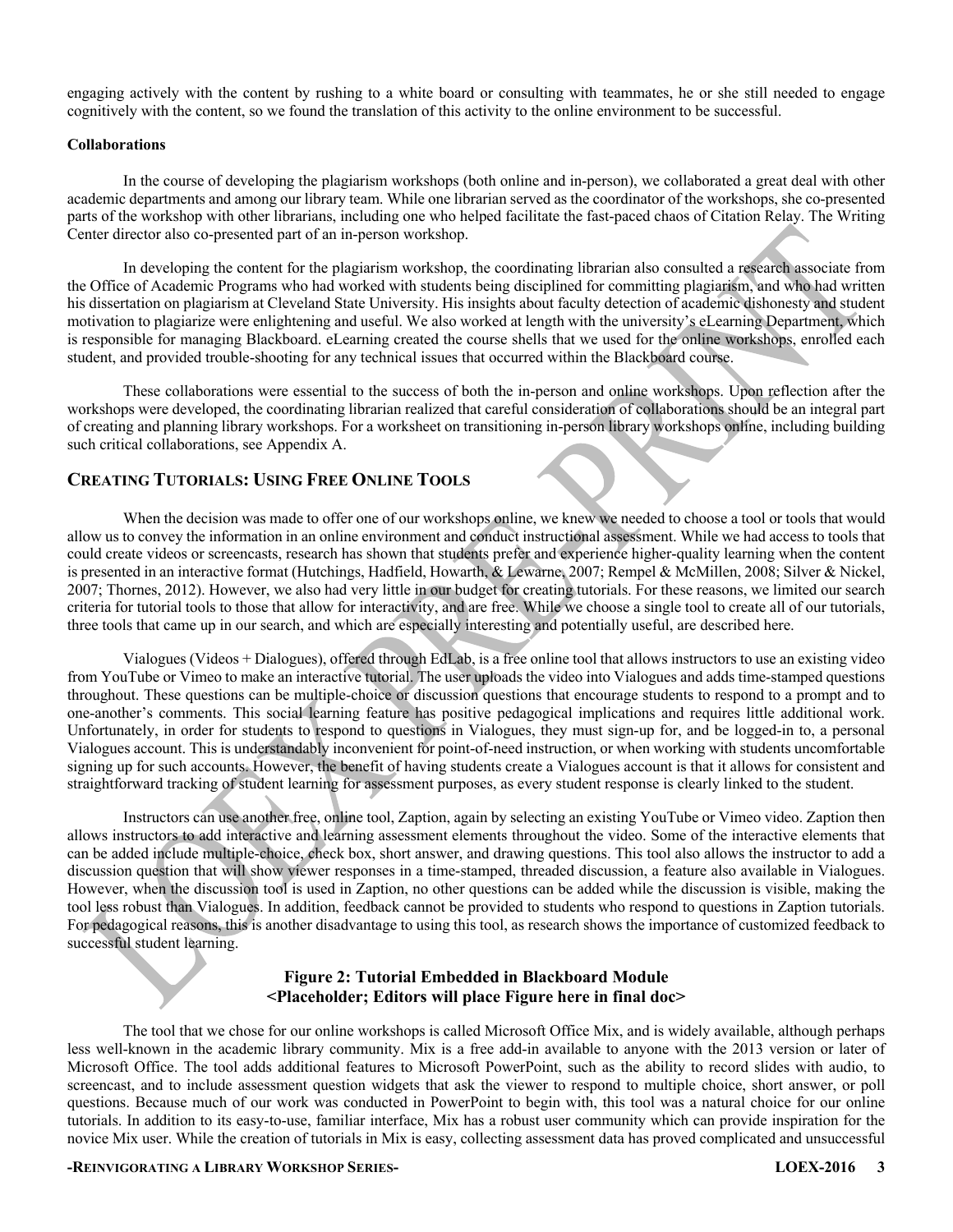for our library. Unless the URL for the tutorial is sent directly to the student, assessment is (or at least has been for us) impossible to track. However, tracking student assessment through Mix is something we are continuing to experiment with, and the tool's benefits have outweighed this drawback thus far.

Many more free, interactive tutorial tools are available for instructor use than the three mentioned here. A full listing with example tutorials can be found on the research guide for this presentation: http://researchguides.csuohio.edu/onlinelibworkshops. Of special note are HapYak and Guide on the Side, both of which have been used for library instruction at Cleveland State with success.

#### **CONCLUSION**

#### **What We Learned**

While the transition to online library workshops was mostly successful, we learned from our mistakes and experiences. We had the highest enrollment from students in first-year courses, and it became clear that collaboration with first-year instructors played a large role in the workshop's overall enrollment increase. We also learned the importance of transparency with the students regarding the workshop process. Some students were impatient to begin the workshop once they had registered, unaware that the coordinating librarian needed to see the student's registration, ask the eLearning Department to enroll the student, and then send a welcome email inviting the student to begin. The same was true at the end of the semester, when a large number of students simultaneously completed the workshops and were eager to receive their certificates, as the workshop had been required as a graded component of their course. The coordinating librarian began to add wording to the instructions for the course urging the students to expect 24 hours between their last assignment submission and the receipt of their certificate of completion. This allowed the coordinating librarian a reasonable amount of time to grade the assignments and create certificates for successful students.

#### **Future Directions**

The lessons we learned have informed our decisions about how to offer the online workshops in the future. We'd like to continue to market the workshops to first-year course instructors and garner their feedback as we develop these and other online workshops. We have already begun to offer another online workshop—this one on evaluating sources—and would like to offer a third on finding sources by Fall 2016. We are also in the process of developing digital badges to frame these three workshops as quests that students can complete in order to earn a meta-badge.

#### **Takeaway**

While in-person library workshops have long been considered an important contribution to information literacy instruction, our experiences show that online library workshops can save librarians time when they need it, increase student participation, and cost the library very little. With the help of the workshop transition worksheet (Appendix A), the anecdotal evidence of our workshop experiences, and the free online tutorial creation tools discussed here, your library can become better-equipped to share information literacy instruction with your students in an educational environment increasingly dependent on online learning.

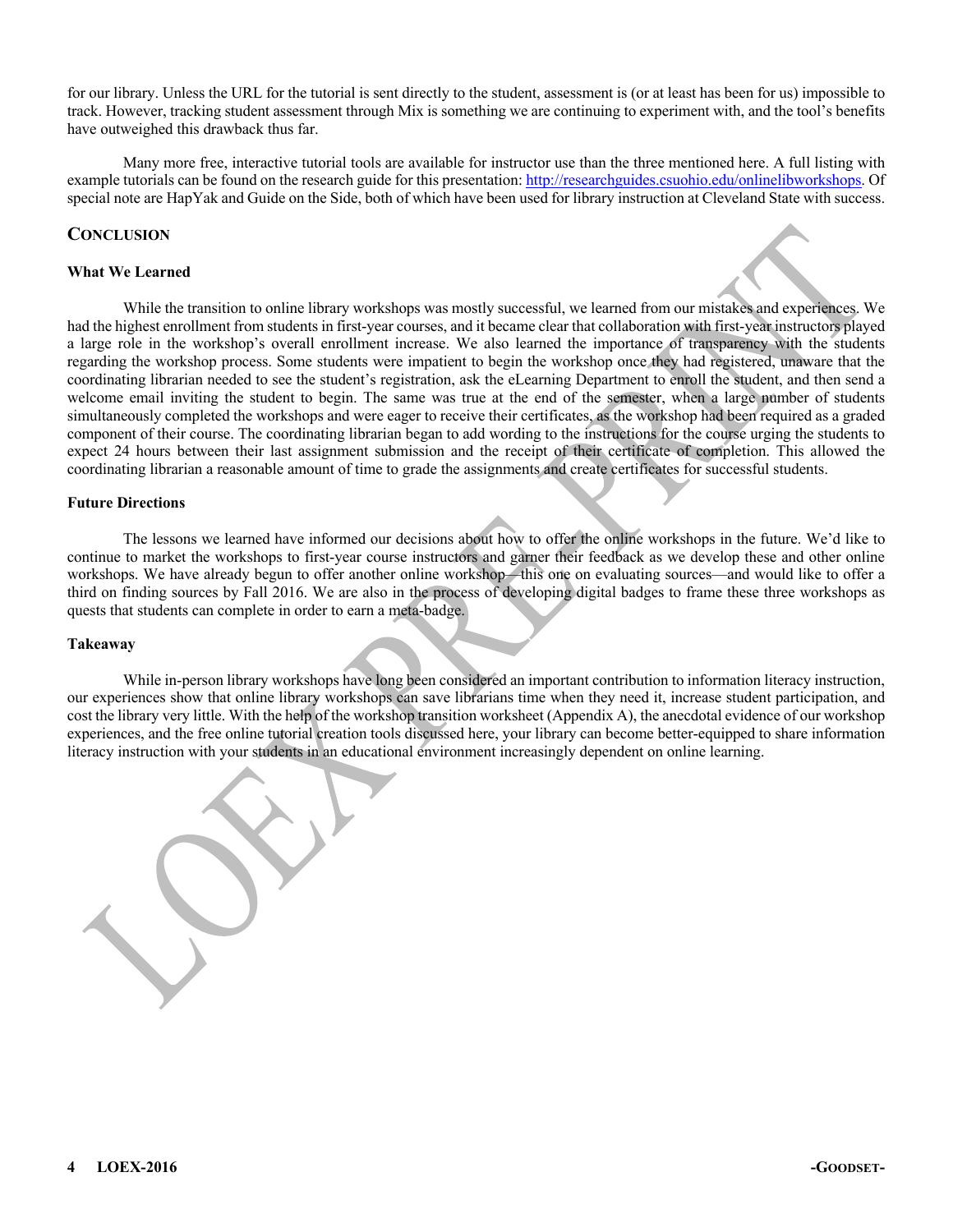#### **REFERENCES**

Bottorff, T., & Todd, A. (2012). Making online instruction count: statistical reporting of Web-based library instruction activities. *College & Research Libraries*, *73*(1), 33-45. Retrieved from http://crl.acrl.org/content/73/1/33.full.pdf+html

Cuthbertson, W. & Ellis, L. (2014). *Citation relay*. Retrieved from http://libguides.unco.edu/citerelay

- Grant, A. & Finkle, D. (2014). Taking face-to-face library workshops for freshman online: From instruction to introduction. *College & Research Libraries News, 75*(9), 506-27. Retrieved from http://crln.acrl.org/content/75/9/506.short
- Holley, D. & Oliver, M. (2010). Student engagement and blending learning: Portraits of risk. *Computers & Education, 54*(3), 693- 700.
- Hutchings, M., Hadfield, M., Howarth, G., & Lewarne, S. (2007). Meeting the challenges of active learning in web-based case studies for sustainable development. *Innovations in Education and Teaching International 44,* 331-43.
- Lindsay, E. B., Cummings, L., Johnson, C. M., & Scales, B. J. (2006). If you build it, will they learn? Assessing online information literacy tutorials. *College & Research Libraries, 67*(5), 429-45. Retrieved from http://crl.acrl.org/content/67/5/429.full.pdf
- Mestre, L., Baures, L., Niedbala, M., Bishop, C., Cantrell, S., Perez, A., & Silfen, K. (2011). Learning objects as tools for teaching information literacy online: A survey of librarian usage. *College & Research Libraries, 72*(3), 236-52.
- Pashler, H., McDaniel, M., Rohrer, D., & Bjork, R. (2008). Learning Styles: Concepts and Evidence. *Psychological Science in the Public Interest*, *9*(3), 105-119. doi:10.1111/j.1539-6053.2009.01038.x
- Rempel, H. G., & McMillen, P. S. (2008). Using courseware discussion boards to engage graduate students in online library workshops. *Internet Reference Services Quarterly*, *13*(4), 363-380. Retrieved from http://ir.library.oregonstate.edu/xmlui/bitstream/handle/1957/11037/IRSQ\_RempelMcMillen\_preprint.pdf?sequence=3
- Silver, S. L. & Nickel, L. T. (2007). Are online tutorials effective? A comparison of online classroom library instruction methods. *Research Strategies, 20*(4), 389-96.
- Su, S. F. & Kuo, J. (2010). Design and development of web-based information literacy tutorials. *The Journal of Academic Librarianship, 36*(4), 320-28.
- Thornes, S. L. (2012). Creating an online tutorial to support information literacy and academic skills development. *Journal of information literacy*, *6*(1), 82-95.
- Webb, K. K. & Hoover, J. (2015). Universal design for learning (UDL) in the academic library: A methodology for mapping multiple means of representation in library tutorials. *College & Research Libraries, 76*(4), 537-553.
- Zhang, Q., Goodman, M., & Xie, S. (2015). Integrating library instruction into the course management system for a first-year engineering class: An evidence-based study measuring the effectiveness of blended learning on students' information literacy levels. *College & Research Libraries, 76*(7), 934-58. Retrieved from http://crl.acrl.org/content/76/7/934.full.pdf+html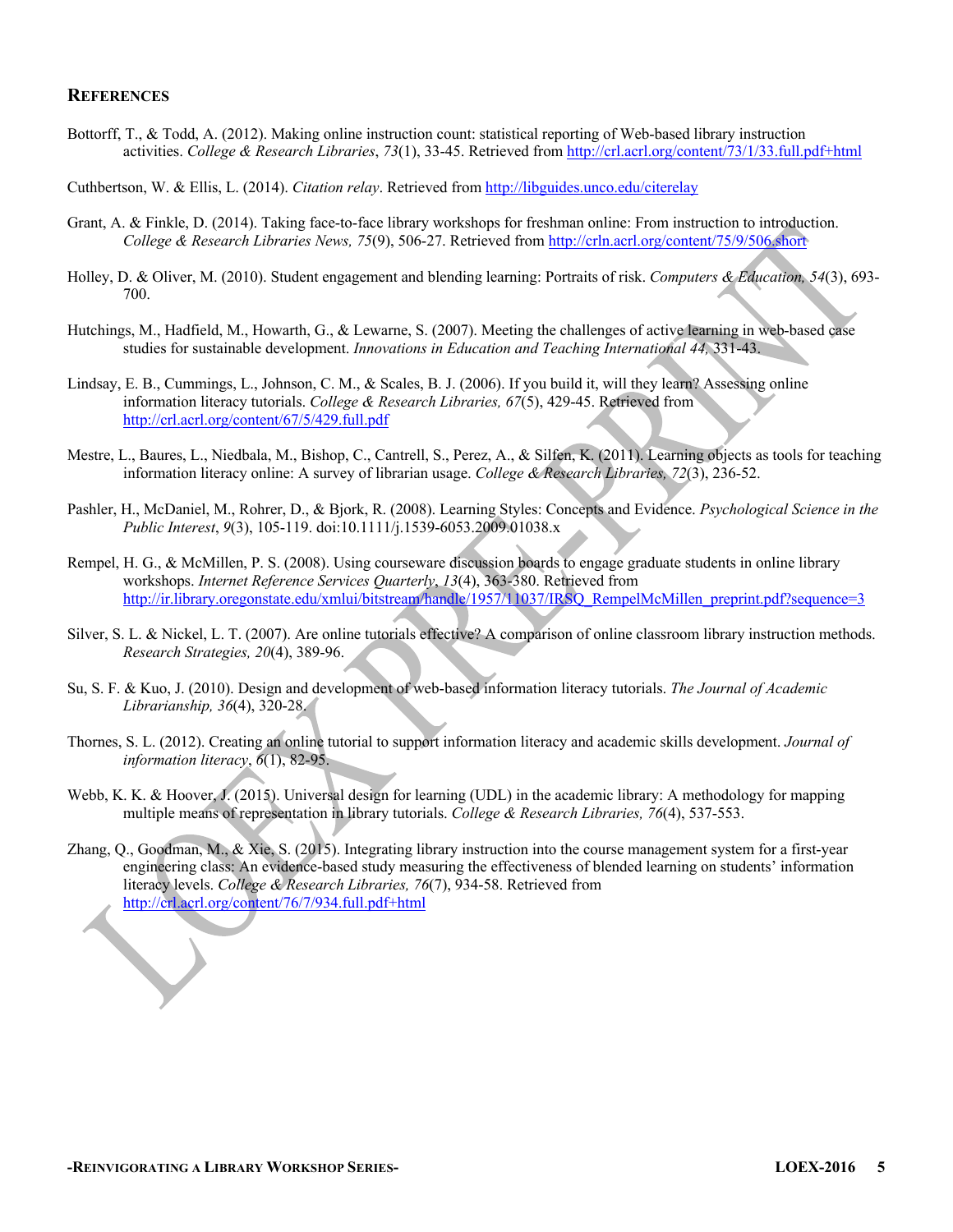## **APPENDIX A**

In-Person to Online Workshop Transition Worksheet

# **Transitioning an In-Person Library Workshop to an Online Environment**

| 1) Workshop Topic:   |                                                  |  |
|----------------------|--------------------------------------------------|--|
| 2) Backward Design   |                                                  |  |
|                      | What do you want your students to be able to do? |  |
| Learning Outcome #1: |                                                  |  |
| Learning Outcome #2: |                                                  |  |
| Learning Outcome #3: |                                                  |  |
| Learning Outcome #4: |                                                  |  |
|                      |                                                  |  |

#### 3) *Assessment*

How will you share the relevant content for each learning outcome? How will your assessment change to accommodate an online environment? What technology will you use? Will you create online tutorials? Videos? Worksheets or forms?

| Learning<br>Outcome | <b>Method for Sharing Content</b><br>Online (i.e. tutorial, research<br>guide, video, etc.) | <b>In-Person</b><br><b>Assessment</b> | <b>Online Assessment</b> | <b>Tools/technology Needed</b><br>for Online Workshop |
|---------------------|---------------------------------------------------------------------------------------------|---------------------------------------|--------------------------|-------------------------------------------------------|
|                     |                                                                                             |                                       |                          |                                                       |
| $\mathfrak{D}$      |                                                                                             |                                       |                          |                                                       |
| 3                   |                                                                                             |                                       |                          |                                                       |
| 4                   |                                                                                             |                                       |                          |                                                       |

#### 4) *Platform*

How will your students access and experience this online workshop? Will you use your learning management system? LibGuides? A website? A wiki?

#### 5) *Collaborations*

Who will you need to collaborate with to accomplish your goals for this workshop? Your eLearning Department? Other librarians? Faculty?